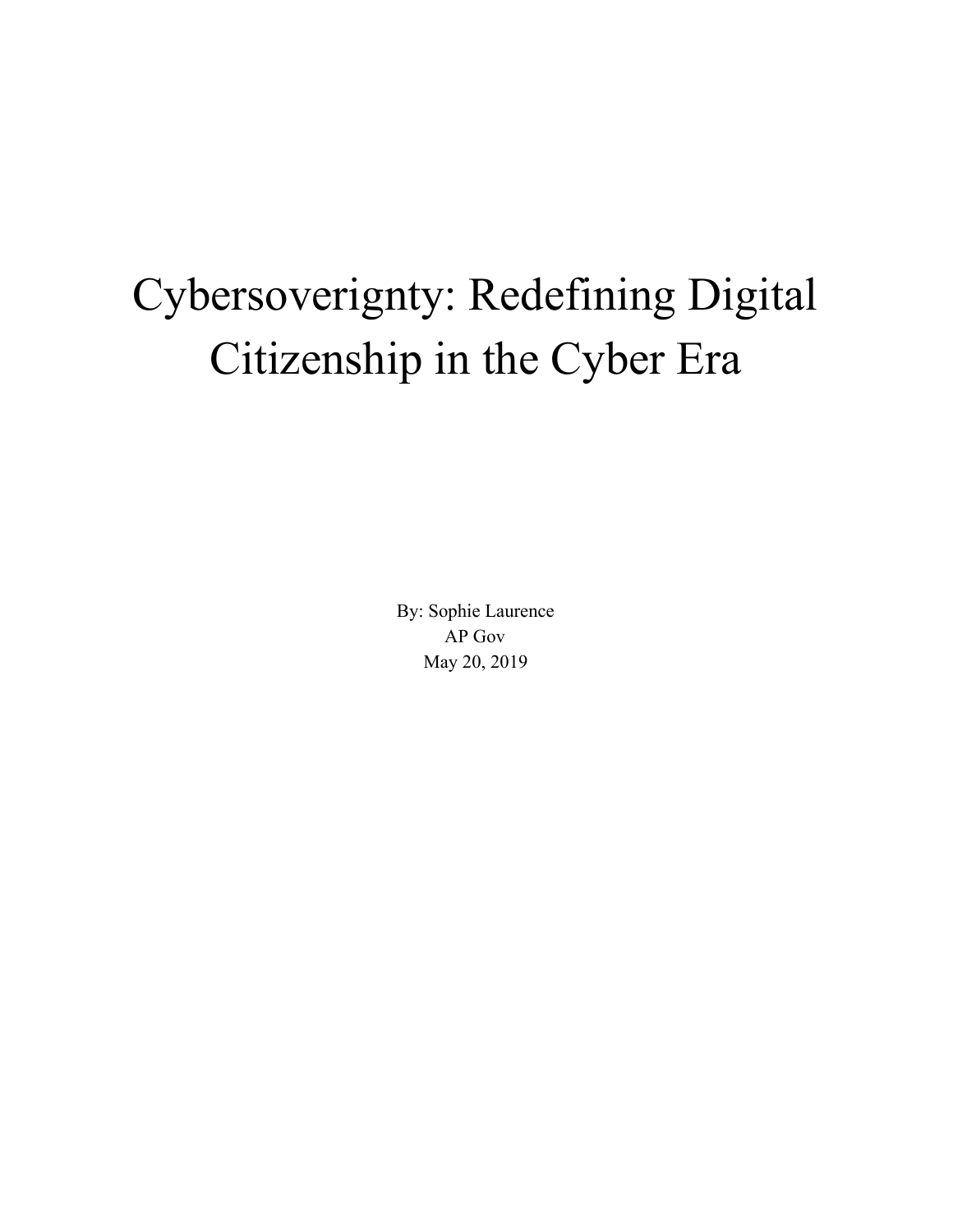**Cyber:** a combining form meaning "computer," "computer network," or "virtual reality," used in the formation of compound words (cybertalk; cyberart; cyberspace) and, by extension, meaning "expressing visions of the future."

**Sovereignty**: supreme power especially over a body politic; freedom from external control; autonomy.

A search in dictionary.com yields the following result: "No results found for cybersovereignty." Neither this word nor its variations (cyber-sovereignty, cyber sovereignty) appears in any English language dictionary. Yet, the rise of China as the world's dominant cyber-superpower amplifies the urgent need for international discourse on its meaning and implications. Even as the West is wondering if a change in the global paradigm is underway, China has already dramatically redefined what it means to be a digital citizen in the 21st century.

The working meaning of "cybersovereignty" is the full right and power of a governing body over the internet within its own borders, without any interference from outside entities. In the material world, national borders are physical boundaries protected by border guards, demarcated by country lines on maps, and governed by national laws. There is no equivalent universal system to regulate internet borders. Though utopianists routinely frame the internet as an open and free instrument of democracy, this is an ideological fiction; the reality is that the internet is a commodified entity owned by a privileged few and, in the case of China, state-controlled. Correspondingly, it has become a battleground in the struggle for international economic dominance and domestic political control.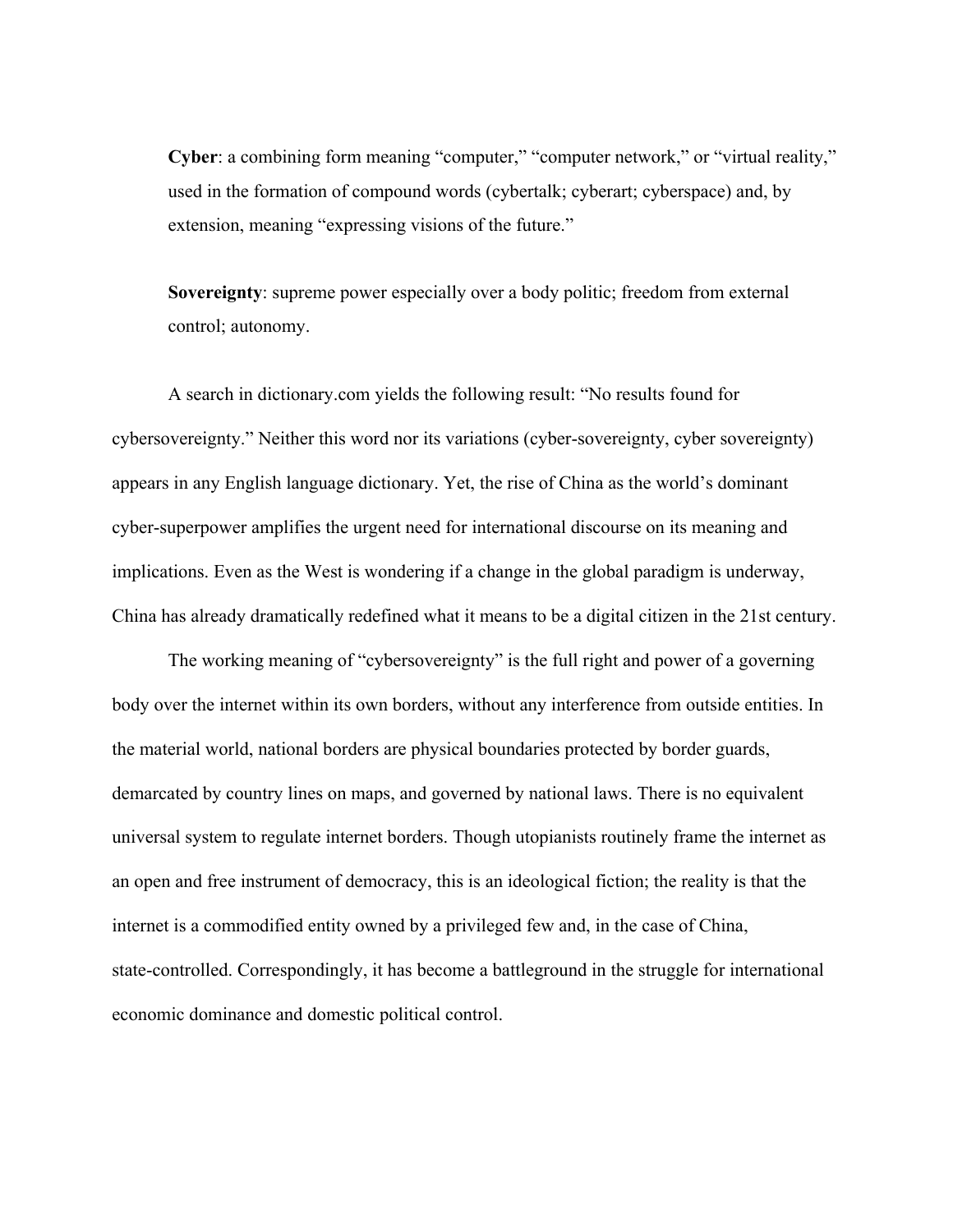Invoked by China for years, cybersovereignty has provoked growing international unease over the fuller implications of its actions. As the topic was being debated (with no resolution) at the United Nations, China simply moved its Golden Shield project forward (a.k.a. The Great Firewall of China). Coupled with domestic cybersecurity laws and the Cyberspace Administration of China to oversee new regulations, China now restricts international interactions and communications by way of internet censorship, controlled digital access, and surveillance.

China has defined cybersovereignty (網絡主權), its national digital border (數字邊邊界), Golden Shield (金盾), and domestic cyberlaws (網絡法). What implications does this have for digital citizenship (數字公民身份)?

**+ + +**

**Digital**: available in electronic form; readable and manipulable by computer.

**Citizenship**: **1**. the state of being vested with the rights, privileges, and duties of a citizen, **2**. the character of an individual viewed as a member of society.

According to dictionary.com, a digital citizen is "a person who develops the skills and knowledge to effectively use the Internet and other digital technology, especially in order to participate responsibly in social and civic activities." A certain number of ideological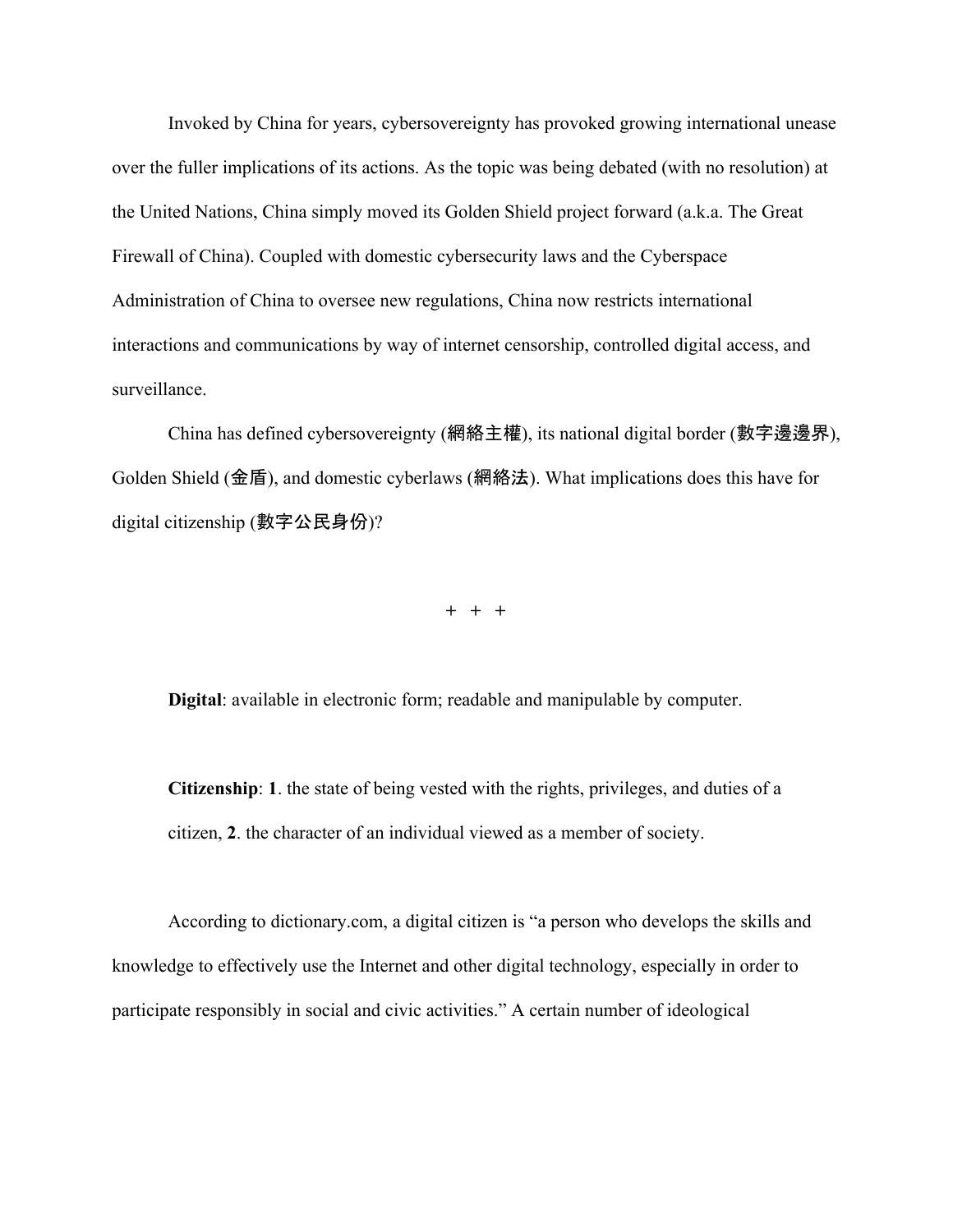assumptions inform that definition, including the understanding that the internet is free, uncensored, and relatively unfettered by government regulation.

In 2019, these assumptions largely still apply to American netizens. The growing digital divide notwithstanding, virtual reality has become like the weather, where a "cloud" is both of and not-of human making. Most Americans never question what the internet is, how it works, how they connect to it, or what happens with their data, because they've been led to believe they do not have to. There is profit in our passivity. From Apple to Zynga, Americans enjoy citizenship in multiple digital nations, roaming the internet with the technological equivalent of visa waiver arrangements.

This carefree condition stops when Americans try to visit the Chinese internet. Predicated on the primary definition of political citizenship ("the state of being vested with the rights, privileges, and duties of a citizen,") China's version of digital citizenry comes with government-imposed consequences for violating the rules. Second, China restricts foreign cloud providers, blocks cryptocurrencies, and actively censors content online.

Even as the Chinese internet grows..., speech is controlled, dissent quashed, and any attempts to organize outside the official Communist Party are quickly stamped out. Some are able to bypass the wall using VPNs, but this creates further a further divide between an intellectual class and the population at large.<sup>1</sup>

In much the same way that national borders separate countries, firewalls block digital traffic. The state controls the flow of information, and blocks content it finds objectionable. Having already

<sup>1</sup> James Griffiths, *The Great Firewall of China,* 2019 <https://press.uchicago.edu/ucp/books/book/distributed/G/bo38180868.html>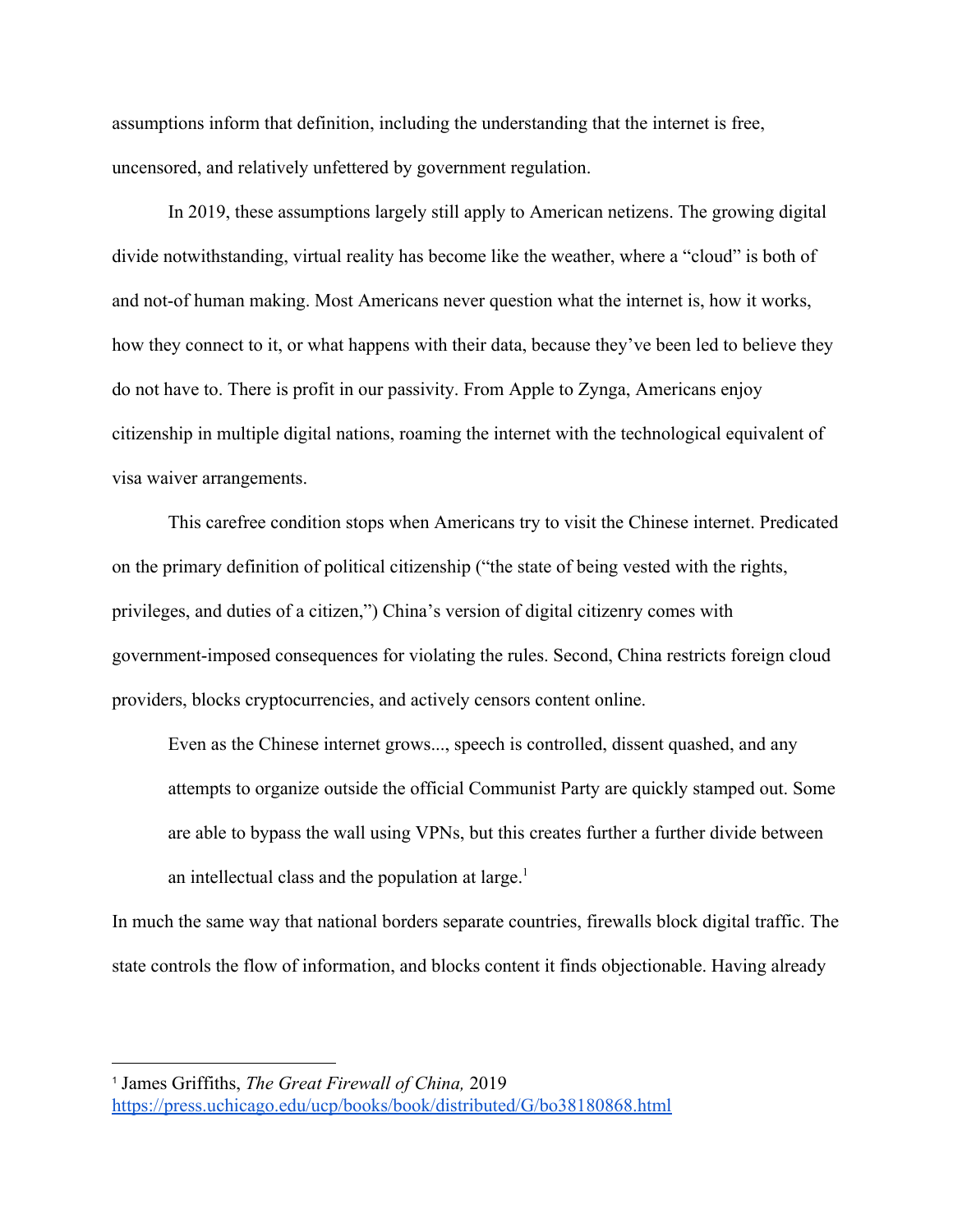enacted "the most sophisticated system of digital censorship in the world,"<sup>2</sup> the Chinese government's control of online information is so vast and pervasive that it's quickly reaching the point where its people will be unable to discern the workings of the state, and simply accept the censored version of virtual reality as a given, like the weather.

For many Chinese citizens, however, the real-life implications of a fully state-controlled internet are bleak. The Council on Foreign Relations reports that the Cyberspace Administration of China announced "new regulations limiting onlin[e](https://techcrunch.com/2017/08/27/china-doubles-down-on-real-name-registration-laws-forbidding-anonymous-online-posts/) anonymity, censoring photos in WeChat, and limiting WhatsApp. $\cdot$ <sup>3</sup> Meanwhile, in the province of Xinjiang,

 Thousands of Uighurs...have disappeared into so-called political education centers, apparently for offenses from using Western social media apps to studying abroad in Muslim countries...it has become a window into the possible dystopian future of surveillance technology, wielded by states like China that have both the capital and the political will to monitor — and repress — minority groups. The situation in Xinjiang could be a harbinger for draconian surveillance measures rolled out in the rest of the country.<sup>4</sup>

This is digital citizenship in China, where technology enables repression as a mode of state control.

**+ + +**

<https://www.cfr.org/blog/year-review-chinese-cyber-sovereignty-action>

 $2$  Ibid.

<sup>3</sup> Adam Segal, "Year in Review: Chinese Cyber Sovereignty in Action" *Council on Foreign Relations,* 8 January 2018

<sup>4</sup> Megha Rajagopalan, "This Is What A 21st-Century Police State Really Looks Like" *Buzzfeed News*, BuzzFeed, 17 October 2017

[https://www.buzzfeednews.com/article/meghara/the-police-state-of-the-future-is-already-here#.g](https://www.buzzfeednews.com/article/meghara/the-police-state-of-the-future-is-already-here#.gq7oaPGvJ) [q7oaPGvJ](https://www.buzzfeednews.com/article/meghara/the-police-state-of-the-future-is-already-here#.gq7oaPGvJ)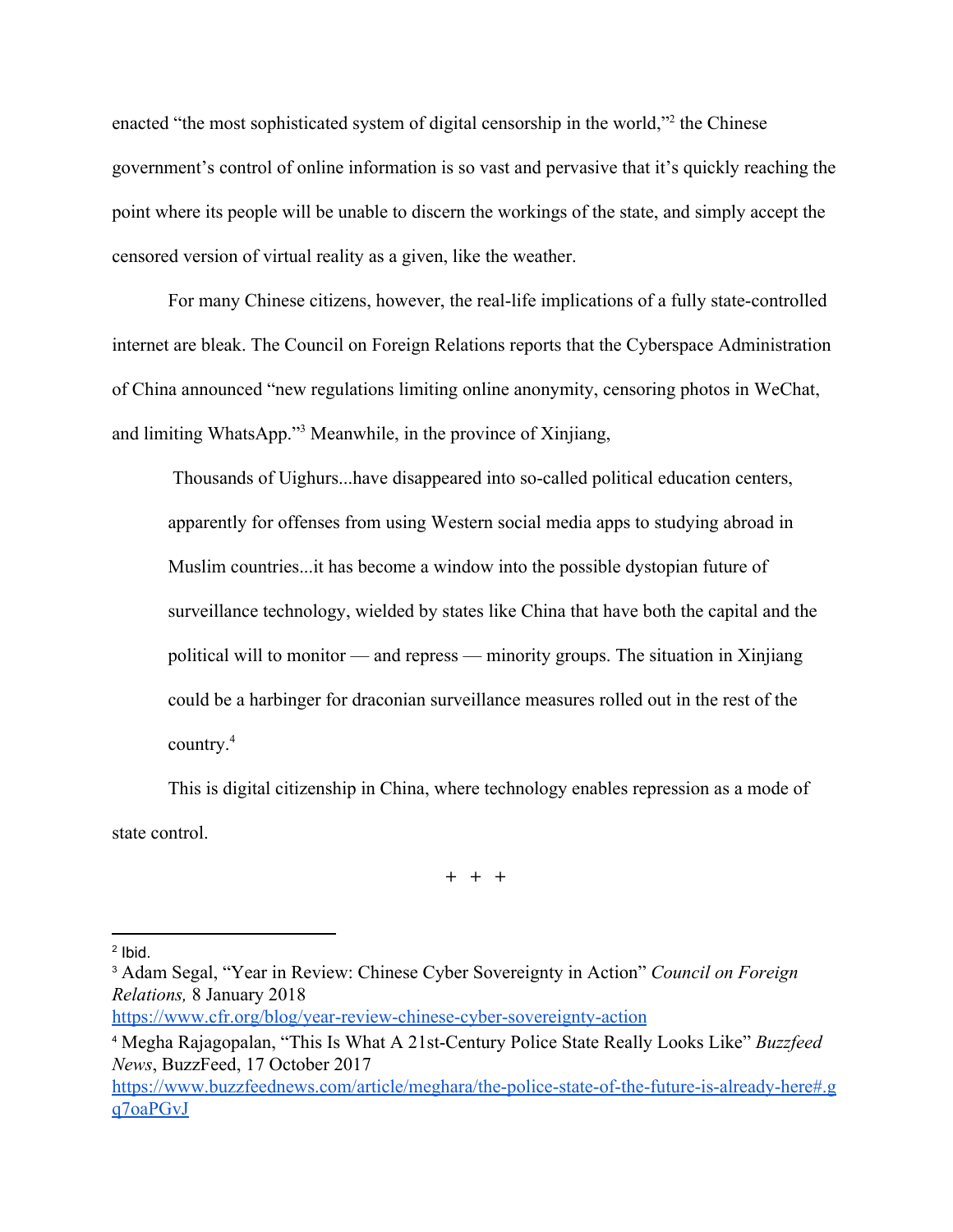If we are to understand the challenges, we must be able to articulate them. To this end, we must have a working and shared vocabulary of applicable terms. China is rapidly forging ahead, with Russia not far behind. By contrast, Americans haven't even begun to formally define words just to be able to talk about what has already happened--and what is happening *to* them.

"One of China's most insidious exports is its censorship techniques," Griffiths notes, "and its Firewall is an inspiration for aspiring autocrats the world over." If you are a digital citizen in China, you are digitally surveilled and censored by the state. In the U.S., by contrast, it's chiefly corporations collecting your data for their profit. However, these corporations have begun selling your data to the state (i.e. Amazon, IBM, and Oracle bidding on a mysterious Pentagon contract known as JEDI; Peter Thiel's Palantir selling data to law enforcement, and so on.) If you are not among those controlling the internet, you are both product and prisoner, in the manner of the people of Xinjiang. Avoiding the internet merely turns you into an undocumented digital citizen. In countries where electronic currency is replacing cash, the inability to access the internet means more than being cut off from communications: it also means being cut off from the economic system.

In a cyber world where governments spy on other governments (even among allies), trade and business secrets are stolen, and elections are influenced, the case for China's Golden Shield becomes more convincing. At the same time, its drawbacks--on the level of human rights and civil liberties--are manifold and self-evident. If not cybersovereignty, then what are the alternatives? An unregulated, open internet is a naive and unworkable ideal. The reality of globalisation makes transparent technology trade politically messy, as the Huawei Incident is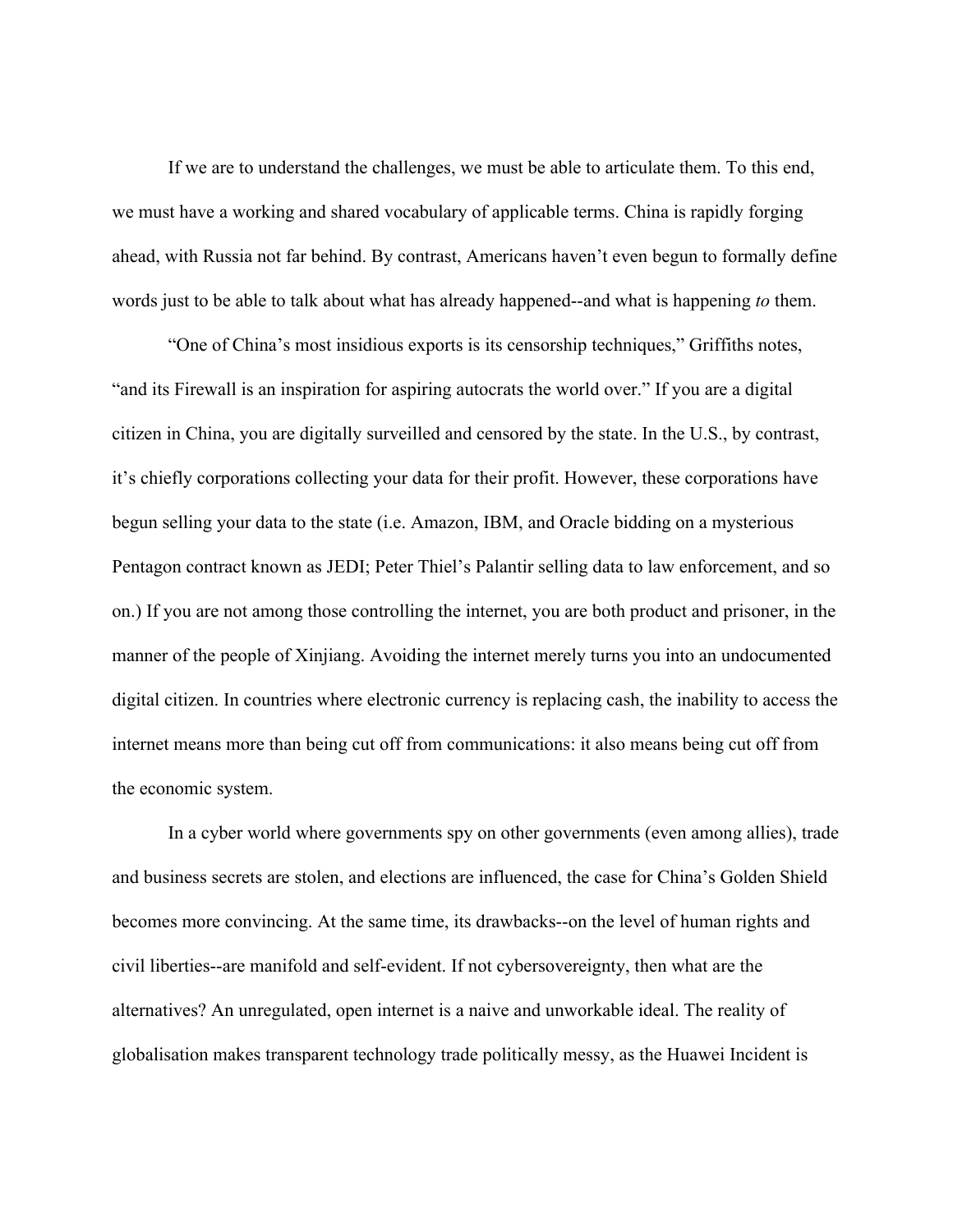unfortunately demonstrating. Meanwhile, cybernationality is quickly becoming defined by which firewall you are behind, having little to do with your actual country of citizenship. Americans traveling physically to China, for example, will also be digitally forced to exit Facebook Nation and Google-land. Upon arrival in China, and finding themself blocked from American interface and internet, travelers must use Chinese equivalents such as Baidu and WeChat. Travelers know they must abide by the laws of the land, observing Chinese traffic and drug laws, for example. But what about cyber laws? As soon as they go online in Chinese cyberspace, is their personal and business data subject to Chinese jurisdiction?

International cyberlaw for digital citizens is desperately needed, including in the areas of cybersecurity, cyberimmigration, and cyberhuman rights. In the meantime, everyone with (democratically) free internet must take action to protect online access in the name of human rights, including the right to privacy. On May 14, 2019, San Francisco became the first U.S. city to ban the use of video surveillance, arguing that "we can have security without being a security state. We can have good policing without being a police state."<sup>5</sup> Decoupling state from corporate power, the mayor's position also illustrates the impact of cybersovereignty on ordinary human lives. As the Cyber Era unfolds, we must each take an ever more active role as digital citizens in articulating, legislating, and protecting digital freedom.

<sup>5</sup> Trisha Thadani, "San Francisco Bans City Use of Facial Recognition Surveillance Technology." *San Francisco Chronicle*, 14 May 2019 [https://www.sfchronicle.com/politics/article/San-Francisco-bans-city-use-of-facial-recognition-1](https://www.sfchronicle.com/politics/article/San-Francisco-bans-city-use-of-facial-recognition-13845370.php) [3845370.php](https://www.sfchronicle.com/politics/article/San-Francisco-bans-city-use-of-facial-recognition-13845370.php)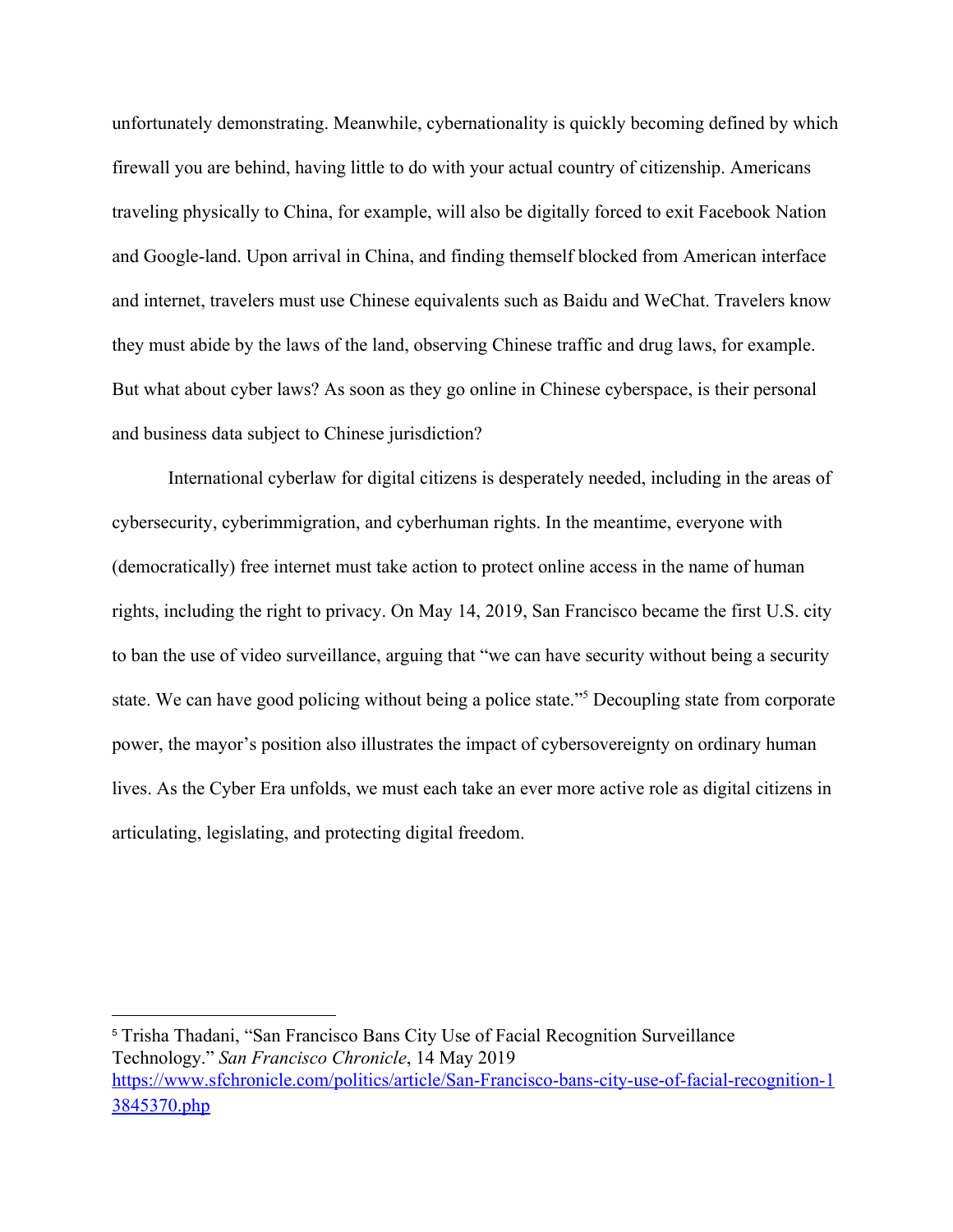## BIBLIOGRAPHY

Griffiths, James. (2019). *The Great Firewall of China: How to Build and Control an Alternative Version of the Internet*. Chicago, IL: University of Chicago Press. <https://press.uchicago.edu/ucp/books/book/distributed/G/bo38180868.html>

Rajagopalan, Megha. "This Is What A 21st-Century Police State Really Looks Like." *Buzzfeed News*, BuzzFeed, 17 October 2017.

[https://www.buzzfeednews.com/article/meghara/the-police-state-of-the-future-is-already-here#.g](https://www.buzzfeednews.com/article/meghara/the-police-state-of-the-future-is-already-here#.gq7oaPGvJ) [q7oaPGvJ](https://www.buzzfeednews.com/article/meghara/the-police-state-of-the-future-is-already-here#.gq7oaPGvJ)

Segal, Adam. "Year in Review: Chinese Cyber Sovereignty in Action." *Council on Foreign Relations,* 8 January 2018. <https://www.cfr.org/blog/year-review-chinese-cyber-sovereignty-action>

Thadani, Trisha. "San Francisco Bans City Use of Facial Recognition Surveillance Technology." *San Francisco Chronicle*, 14 May 2019. [https://www.sfchronicle.com/politics/article/San-Francisco-bans-city-use-of-facial-recognition-1](https://www.sfchronicle.com/politics/article/San-Francisco-bans-city-use-of-facial-recognition-13845370.php)

[3845370.php](https://www.sfchronicle.com/politics/article/San-Francisco-bans-city-use-of-facial-recognition-13845370.php)

Adee, Sally. "The Global Internet is Disintegrating. What Comes Next?" *BBC Future Now,* 15 May 2019.

[http://www.bbc.com/future/story/20190514-the-global-internet-is-disintegrating-what-comes-nex](http://www.bbc.com/future/story/20190514-the-global-internet-is-disintegrating-what-comes-next?utm_source=pocket-newtab) [t?utm\\_source=pocket-newtab](http://www.bbc.com/future/story/20190514-the-global-internet-is-disintegrating-what-comes-next?utm_source=pocket-newtab)

Baron, Jessica. "Cyber-Sovereignty and China's Great Firewall: An Interview With James Griffiths." *Forbes* 8 April 2019.

[https://www.forbes.com/sites/jessicabaron/2019/04/08/cyber-sovereignty-and-chinas-great-firew](https://www.forbes.com/sites/jessicabaron/2019/04/08/cyber-sovereignty-and-chinas-great-firewall-an-interview-with-james-griffiths/#8fcab44747bc) [all-an-interview-with-james-griffiths/#8fcab44747bc](https://www.forbes.com/sites/jessicabaron/2019/04/08/cyber-sovereignty-and-chinas-great-firewall-an-interview-with-james-griffiths/#8fcab44747bc)

"Cyber sovereignty." *Wikipedia.* 18 January 2019. Web. Accessed 6 May 2019. en.wikipedia.org/wiki/Cyber\_sovereignty

"Global Surveillance Disclosures." *Wikipedia.* 22 April 2019. Accessed May 2019. [en.wikipedia.org/wiki/Global\\_surveillance\\_disclosures\\_\(2013%E2%80%93present\)](https://en.wikipedia.org/wiki/Global_surveillance_disclosures_(2013%E2%80%93present))

Griffiths, James. (2019). *The Great Firewall of China: How to Build and Control an Alternative Version of the Internet*. Chicago, IL: University of Chicago Press. <https://press.uchicago.edu/ucp/books/book/distributed/G/bo38180868.html>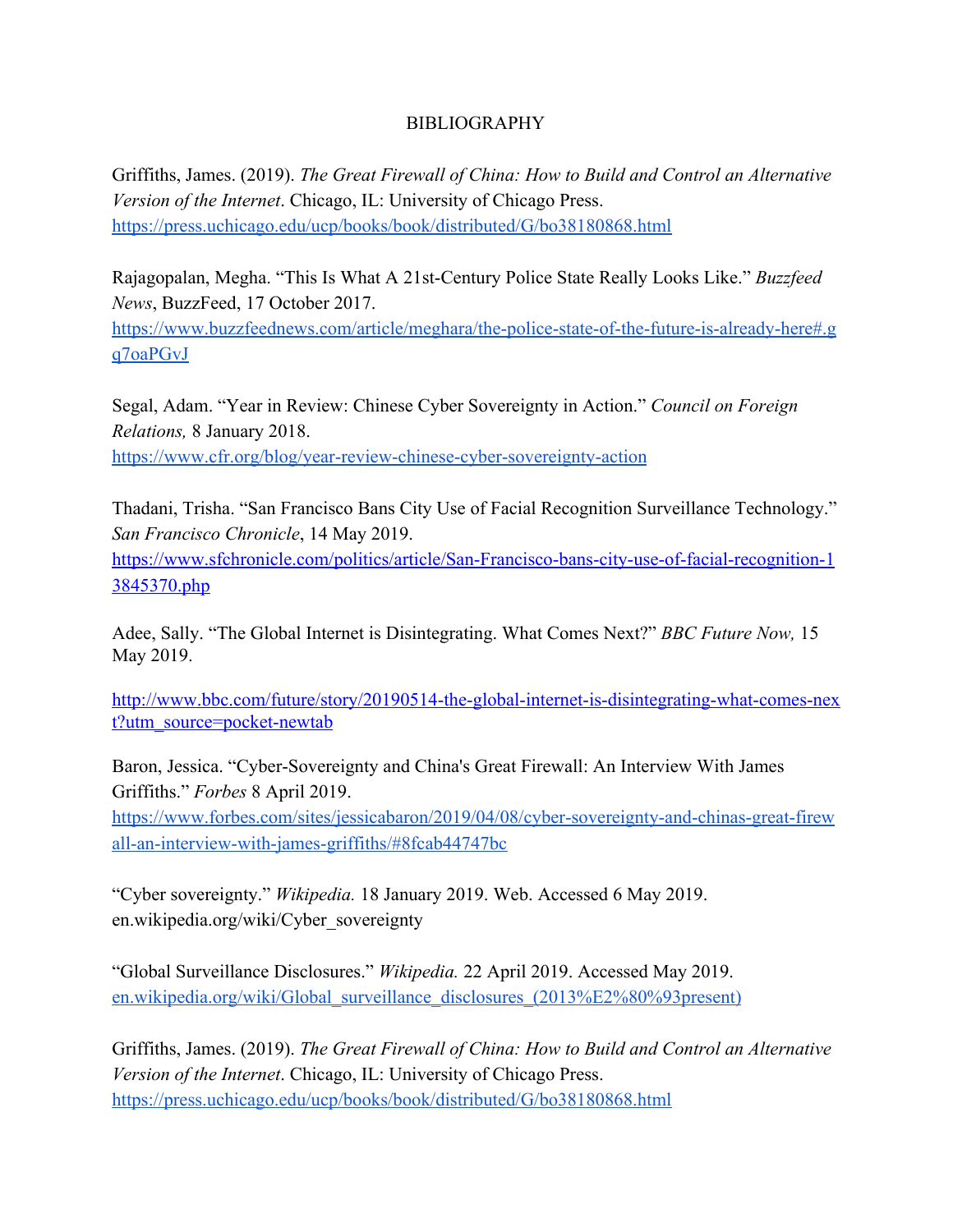Jensen, Eric Talbot. "Cyber Sovereignty: The Way Ahead." 50 TEX. INT'L L. J. 275 (2014).

Kuo, Kaiser. "What Makes China's Tech Tick?" 12th Annual Camden Conference. Camden, ME. 22-24 Feb. 2019. <https://www.camdenconference.org/2019-camden-conference/>

Leigh, Karen, Stepan Kravchenko, and Saritha Rai. "How 'Cybersovereignty' Splits the Once World Wide Web." *Bloomberg Businessweek*, Bloomberg, 9 May 2019. [https://www.bloomberg.com/news/articles/2019-05-02/how-cybersovereignty-splits-the-once-wo](https://www.bloomberg.com/news/articles/2019-05-02/how-cybersovereignty-splits-the-once-world-wide-web-quicktake) [rld-wide-web-quicktake.](https://www.bloomberg.com/news/articles/2019-05-02/how-cybersovereignty-splits-the-once-world-wide-web-quicktake)

Morozov, Evgeny. "Reasserting cyber sovereignty: how states are taking back control." *The Guardian*, 7 October 2018.

[https://www.theguardian.com/technology/2018/oct/07/states-take-back-cyber-control-technologi](https://www.theguardian.com/technology/2018/oct/07/states-take-back-cyber-control-technological-sovereignty) [cal-sovereignty](https://www.theguardian.com/technology/2018/oct/07/states-take-back-cyber-control-technological-sovereignty)

Mossberger, Karen, Caroline J. Tolbert, and Ramona S. McNeal. (2007). *Digital Citizenship: The Internet, Society, and Participation.* Cambridge, MA: The MIT Press. <https://mitpress.mit.edu/books/digital-citizenship>

Rajagopalan, Megha, "This Is What A 21st-Century Police State Really Looks Like." *Buzzfeed News*, BuzzFeed, 17 October 2017.

[https://www.buzzfeednews.com/article/meghara/the-police-state-of-the-future-is-already-here#.g](https://www.buzzfeednews.com/article/meghara/the-police-state-of-the-future-is-already-here#.gq7oaPGvJ) [q7oaPGvJ](https://www.buzzfeednews.com/article/meghara/the-police-state-of-the-future-is-already-here#.gq7oaPGvJ)

Segal, Adam. "Year in Review: Chinese Cyber Sovereignty in Action." *Council on Foreign Relations,* 8 January 2018.

<https://www.cfr.org/blog/year-review-chinese-cyber-sovereignty-action>

Thadani, Trisha. "San Francisco bans city use of facial recognition surveillance technology." *San Francisco Chronicle*, Hearst Newspapers. 14 May 2019, [https://www.sfchronicle.com/politics/article/San-Francisco-bans-city-use-of-facial-recognition-1](https://www.sfchronicle.com/politics/article/San-Francisco-bans-city-use-of-facial-recognition-13845370.php)

[3845370.php](https://www.sfchronicle.com/politics/article/San-Francisco-bans-city-use-of-facial-recognition-13845370.php)

Walker, James. "China reasserts right to 'cyber sovereignty'." *Digital Journal,* 4 December 2017.

[http://www.digitaljournal.com/tech-and-science/technology/china-reasserts-right-to-cyber-sovere](http://www.digitaljournal.com/tech-and-science/technology/china-reasserts-right-to-cyber-sovereignty/article/509135) [ignty/article/509135](http://www.digitaljournal.com/tech-and-science/technology/china-reasserts-right-to-cyber-sovereignty/article/509135)